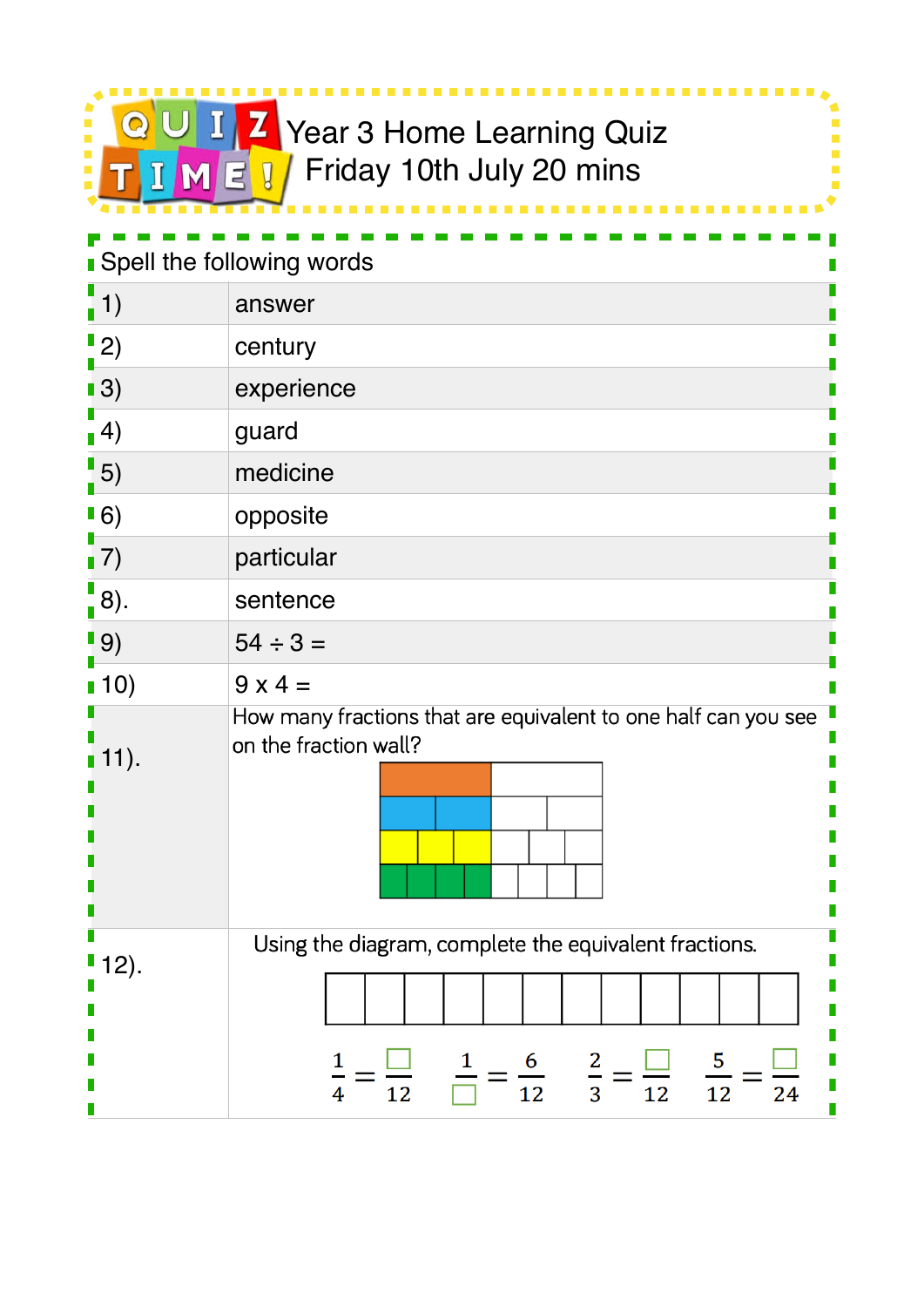|                    | Use the digit cards to complete the<br>equivalent fractions.<br>6<br>How many different ways can you find?                                                             |
|--------------------|------------------------------------------------------------------------------------------------------------------------------------------------------------------------|
| 4)                 | Would you rather? $\frac{1}{4}$ of £4<br>$\frac{1}{3}$ of £6<br>$\frac{1}{2}$ of £8                                                                                    |
| 15)                | Miss Dudley bought some sweets, there were 30 in the bag! She ate 2/3 of them,<br>how many did she have left?                                                          |
| 16)                | $9x = 36$                                                                                                                                                              |
| $\left($           | Write a descriptive word for each sense to describe a<br>swamp.<br>(sight, sounds, feelings, sensations, smells)                                                       |
|                    | 1. What is the zoo trying to stimulate by spraying scents in the animals' enclosures? Tick two options.<br>physical activity<br>social behaviour<br>food<br>the senses |
| 19)                | What does seed dispersal mean?                                                                                                                                         |
| <b>20)</b>         | Name 1 type of seed dispersal.                                                                                                                                         |
| $\blacksquare$ 21) | Name 3 different points on a compass.                                                                                                                                  |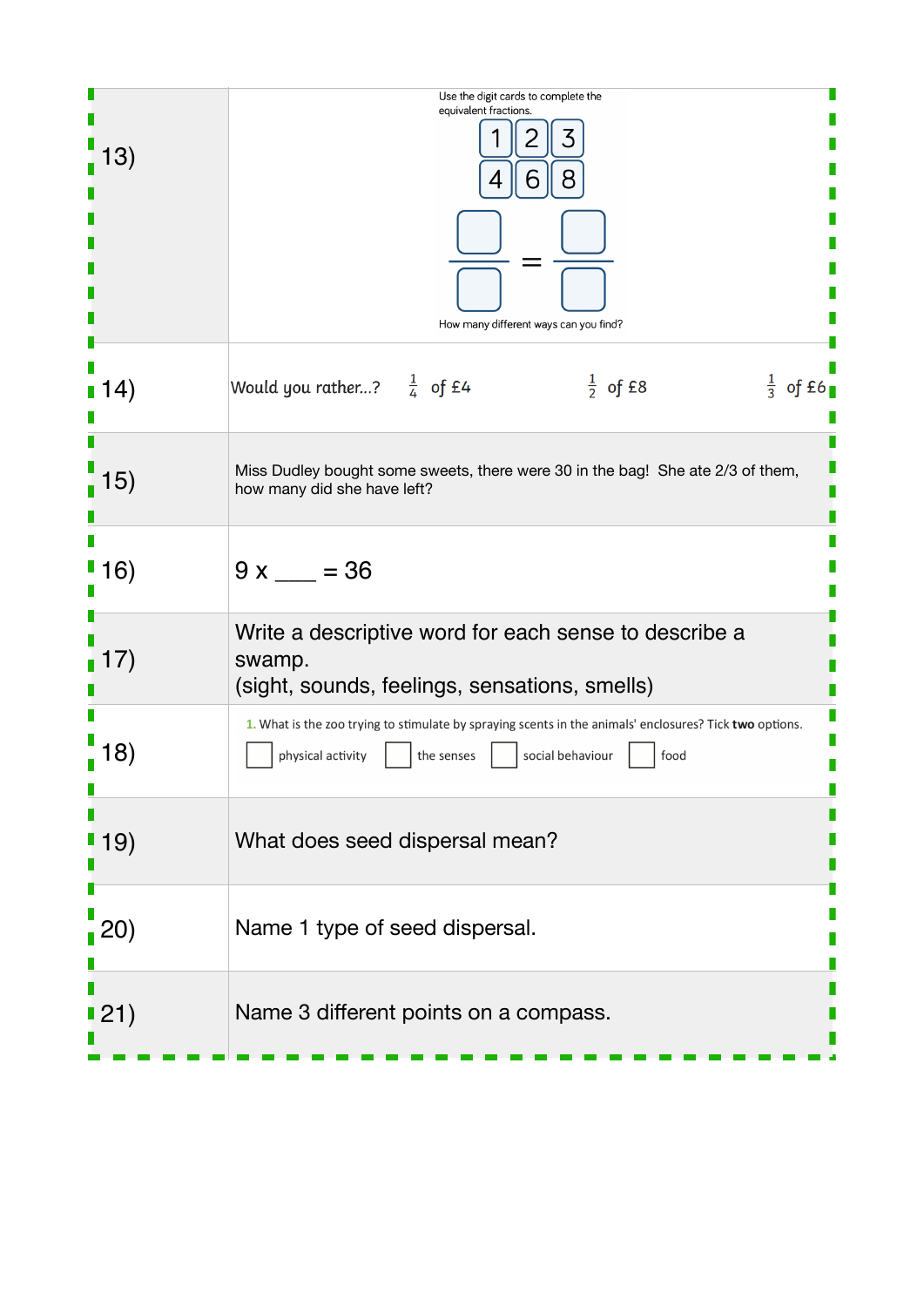

## Quiz Bome Learning Answer Sheet<br>Answers, Friday 10th July Friday 10th July

i<br>I Ė  $\overline{\phantom{a}}$ 

| $(1) - 8$ ) -<br><b>spellings</b> | Please refer to the questions section of the quiz.                                                                                                                                                                                                |
|-----------------------------------|---------------------------------------------------------------------------------------------------------------------------------------------------------------------------------------------------------------------------------------------------|
| $\blacksquare$ 9)                 | $54 \div 3 = 18$                                                                                                                                                                                                                                  |
| 10)                               | $9 \times 4 = 36$                                                                                                                                                                                                                                 |
| 11)                               | $64 \div 8$ could be<br>the odd one out as<br>it is the only<br>calculation without<br>a remainder.<br>Make sure other<br>answers are<br>considered such<br>as $65 \div 3$<br>because it is the<br>only one being<br>divided by an odd<br>number. |
| 2)                                | Using the diagram, complete the equivalent fractions.<br>10<br>$\frac{3}{2}$<br>$\frac{8}{1}$<br>5<br>6<br>2<br>12<br>12<br>12<br>24<br>12<br>4<br>3                                                                                              |
| $\blacksquare$ 13)                | Possible answers:<br>$\frac{1}{2} = \frac{3}{6}$ , $\frac{1}{2} = \frac{4}{8}$ ,<br>$\frac{1}{3} = \frac{2}{6}$ , $\frac{1}{4} = \frac{2}{8}$ ,<br>$\frac{3}{4} = \frac{6}{8}$ , $\frac{2}{3} = \frac{4}{6}$                                      |